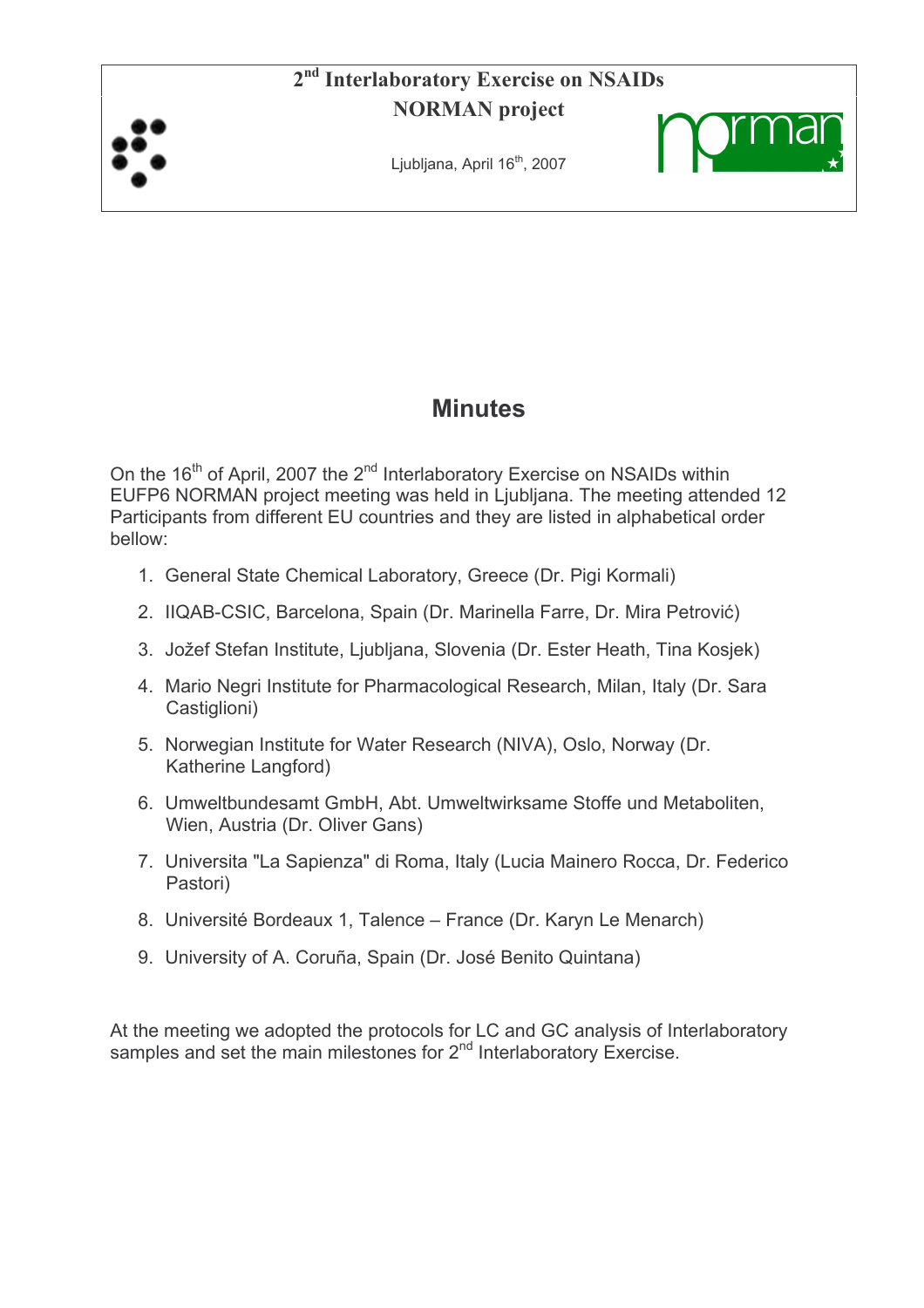#### $2<sup>nd</sup>$ **Interlaboratory Exercise on NSAIDs NORMAN** project

Ljubljana, April 16<sup>th</sup>, 2007



# PROTOCOLS FOR INTERLABORATORY PARTICIPANTS

## **LC-MS Analytical protocol:**

- Neutral pH
- Additional filtration after sample receiving: 2.7 and 0.5 µm (glass micro-fibre filters)
- Internal standard: d3 Ibuprofen
- Extraction volumes
	- o 400 mL of MilliQ water and river samples
	- $\circ$  200 mL of ww effluent
	- o Total volume of each sample: 1L
- SPE using Oasis HLB (60 mg / 3mL) polymeric cartridges.
- Cartridge elution: 8 mL methanol
- Extracts reconstitution: 1mL of methanol-water (25:75, v/v)
- Extracts analysis: LC-ESI-tandem MS
- Chromatographic separation: RP-18 column.
- Mode: NI
- Eluents
	- $\circ$  eluent A: methanol with 5mM NH<sub>4</sub> acetate
	- $\circ$  eluent B: MilliQ water with 5mM NH<sub>4</sub> acetate
- 2 transitions when possible (one for identification and one for quantification)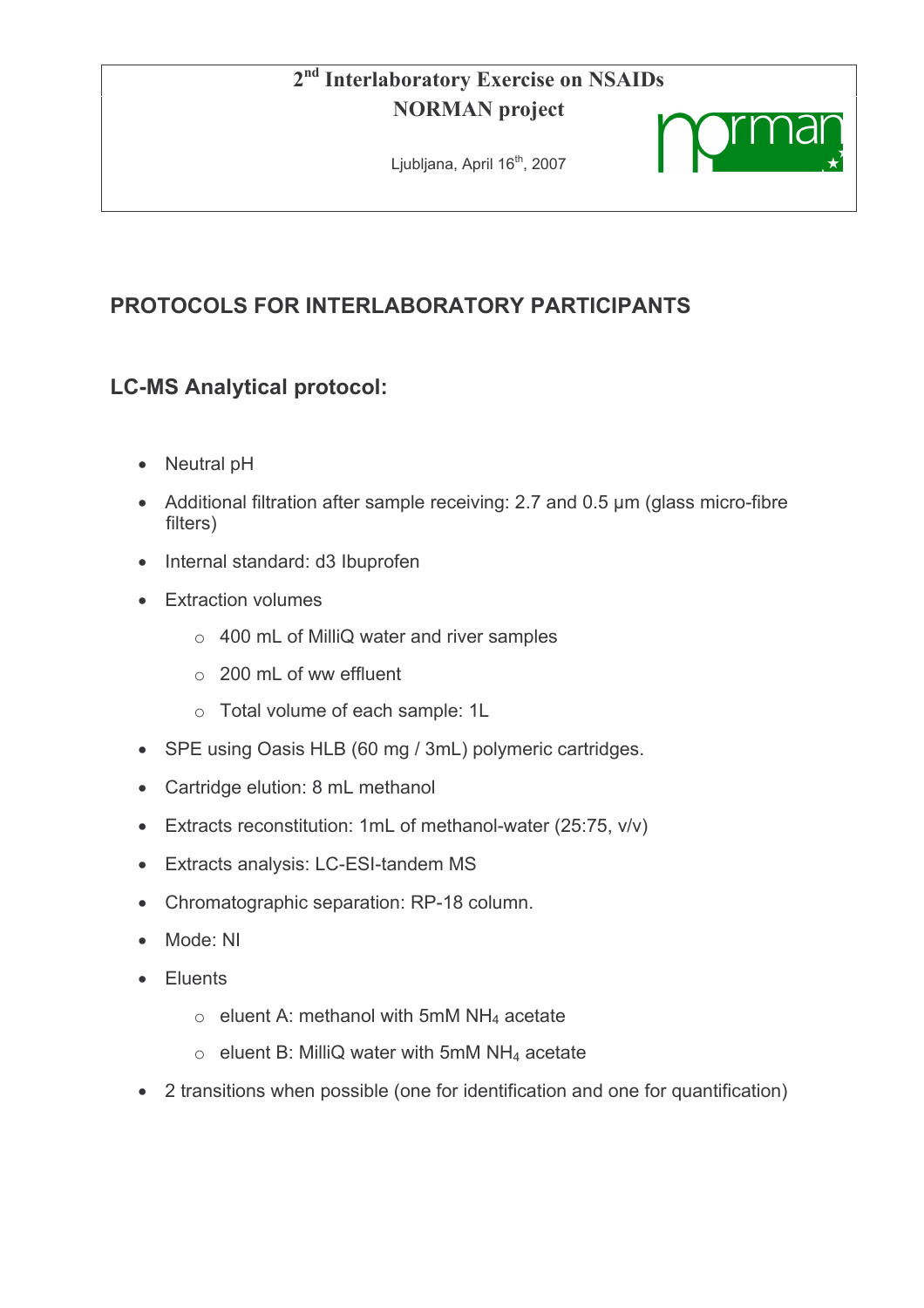# 2<sup>nd</sup> Interlaboratory Exercise on NSAIDs **NORMAN** project

Ljubljana, April 16<sup>th</sup>, 2007



## **GC-MS Analytical protocol:**

- Samples sent on dry ice or ice if possible
- Additional filtration after sample receiving: 2.7 and 0.5 µm (glass micro-fibre filters)
- Volumes of extraction:
	- $\circ$  ww effluent: 200 mL
	- $\circ$  surface and miliQ water: 400 mL
	- o total volume of each sample: 1L
- No acidification prior to analysis
- Internal standard: d3 Ibuprofen
- SPE: Oasis HLB (60 mg / 3mL)
- Elution: Ethylacetate, 2 mL
- Derivatisation: MTBSTFA 1h at 60 °C
- SIM ions  $-2$  ions when possible (IP:263, NP:287, KT:311, DF: 352 and  $354)$
- GC column: HP-5MS, 30m, 0.25mm, 0,25µm
- GC oven: 65° (2min), rate 30°/min to 180°, rate 5°/min to 300 (hold 12 min)